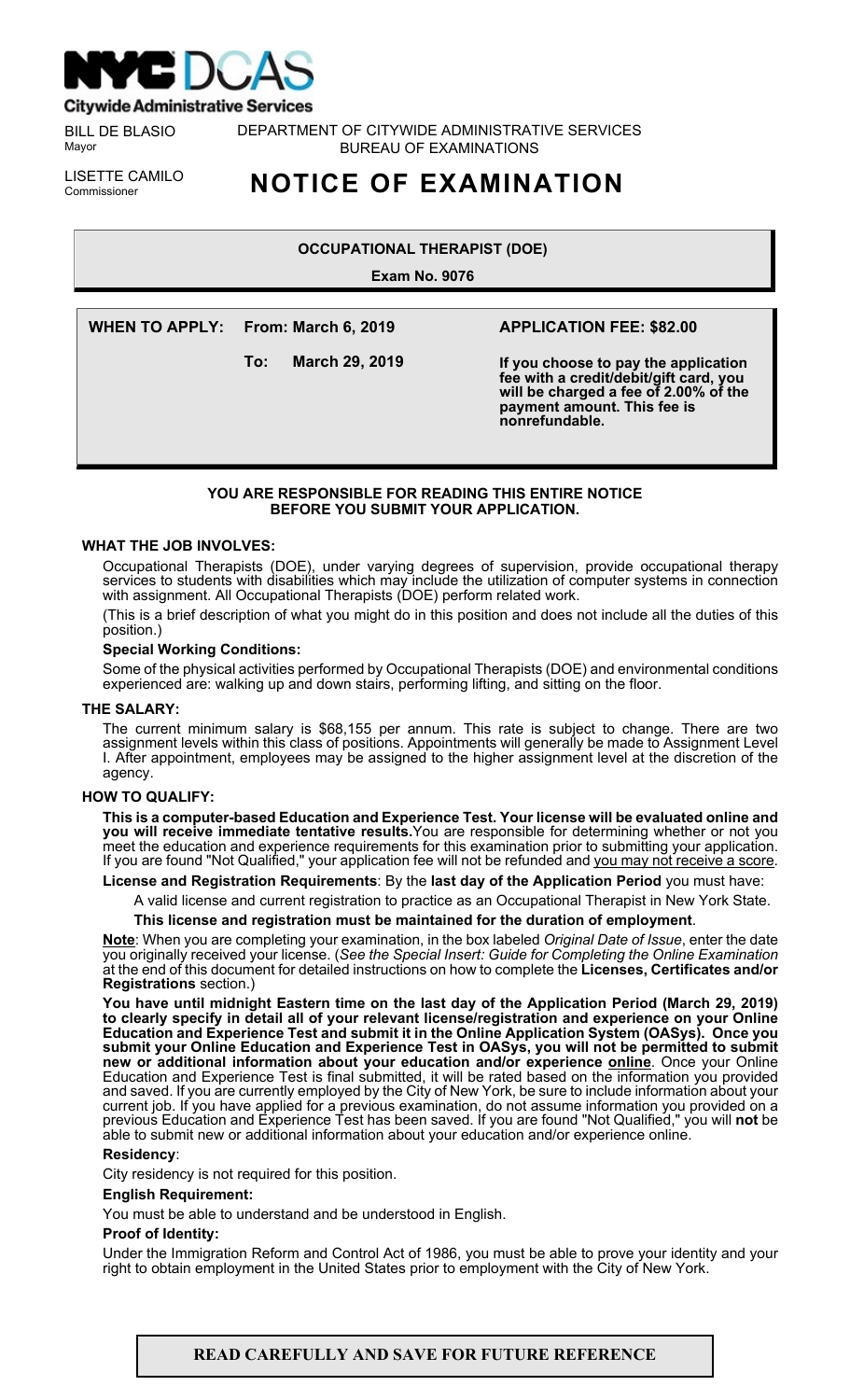# **HOW TO APPLY:**

If you believe you meet the requirements in the "How to Qualify" section, apply using the Online Application System (OASys) at *www.nyc.gov/examsforjobs*. Follow the onscreen application instructions for electronically submitting your application and payment and completing any required information. A unique and valid email address is required to apply online. Several internet service providers, including but not limited to Google, Yahoo!, AOL, Outlook.com, and Mail.com offer free email addresses. **All new OASys accounts require verification before a candidate can apply to ensure the accuracy of candidate information. Verification is instantaneous for most accounts and you will receive a confirmation email with instruction to activate your account. For any account creation issues, you will receive onscreen prompts to contact DCAS. This review may require up to two (2) business days to be reviewed and resolved. Please keep this information and the application period deadline in mind when creating your account.**

The following methods of payment are acceptable: major credit card, bank card associated with a bank account, or a prepaid debit card with a credit card logo which you may purchase online or at various retail outlets. If you are receiving or participating in certain forms of public assistance/benefits/programs, or are a veteran, you may qualify to have the application fee waived. For more information on eligibility for a fee waiver and documentation requirements visit the Fee Waiver FAQ on the Online Application System at: *https://a856-exams.nyc.gov/OASysWeb/Home/FAQ*

You may come to the DCAS Computer-based Testing & Applications Centers to apply for this examination online and submit a money order payable to DCAS (Exams) or to submit documentation for a fee waiver. The centers will be open Monday through Saturday from 9:00 AM to 5:00 PM:

| Manhattan                                              | <b>Brooklyn</b>                                         |              | Queens                                                         |
|--------------------------------------------------------|---------------------------------------------------------|--------------|----------------------------------------------------------------|
| 2 Lafayette Street<br>17th Floor<br>New York, NY 10007 | 210 Joralemon Street<br>4th Floor<br>Brooklyn, NY 11201 |              | 118-35 Queens Boulevard<br>5th Floor<br>Forest Hills, NY 11375 |
| <b>Staten Island</b>                                   |                                                         | <b>Bronx</b> |                                                                |

135 Canal Street 1932 Arthur Avenue<br>1932 Arthur Avenue<br>1947 2nd Floor Staten Island, NY 10304

2nd Floor<br>Bronx, NY 10457

You must complete the entire examination by midnight, Eastern time, of the last day of the Application Period (March 29, 2019). If you have questions about applying for this examination, you may contact DCAS at OASys@dcas.nyc.gov.

**Special Circumstances Guide:** This guide is located on the DCAS website at w*ww.nyc.gov/html/dcas/downloads/pdf/misc/pdf\_c\_special\_circumstances\_guide.pdf* and available at the DCAS Computer-based Testing & Applications Centers. This guide gives important information about claiming Veterans' or Legacy credit, and notifying DCAS of a change in your mailing address. Follow all instructions on the Special Circumstances Guide that pertain to you when you complete your "Application for Examination."

#### **THE TEST:**

Your score will be determined by a license and experience test. You will receive a score of 70 points for meeting the license and registration requirement listed on page 1. After this requirement is met, you will receive additional credit **for a maximum of 30 months of satisfactory, full-time experience** up to a maximum of 100 points on the following basis:

**Level 1** - If you have satisfactory, full-time experience as a licensed New York State Occupational Therapist in a school setting, you will receive:

**1.0 point for each month of experience**

**Level 2** - If you have satisfactory, full-time experience as a licensed New York State Occupational Therapist in a setting other than a school, you will receive:

# **0.5 point for each month of experience**

**Each month of experience will be credited under only one category which will be the highest appropriate category. A maximum of 30 months of satisfactory, full-time experience gained after issuance of a New York State Occupational Therapist license will be credited.**

In order to receive credit for satisfactory experience as a licensed New York State Occupational Therapist performing Occupational Therapy duties, for each employment you must have performed **at least nine (9)** of the tasks listed in **one** of the following Task Categories of the **Occupational Therapist (DOE) Task Inventory**. (For more information, see **Item #3A** in the Special Insert: Guide for Completing the Online Examination at the end of this document.)

#### **Task Category # Task Category**

0100.0000 Performs Occupational Therapy duties as a licensed New York State Occupational Therapist in a school setting.

0200.0000 Performs Occupational Therapy duties as a licensed New York State Occupational Therapist in a setting other than a school.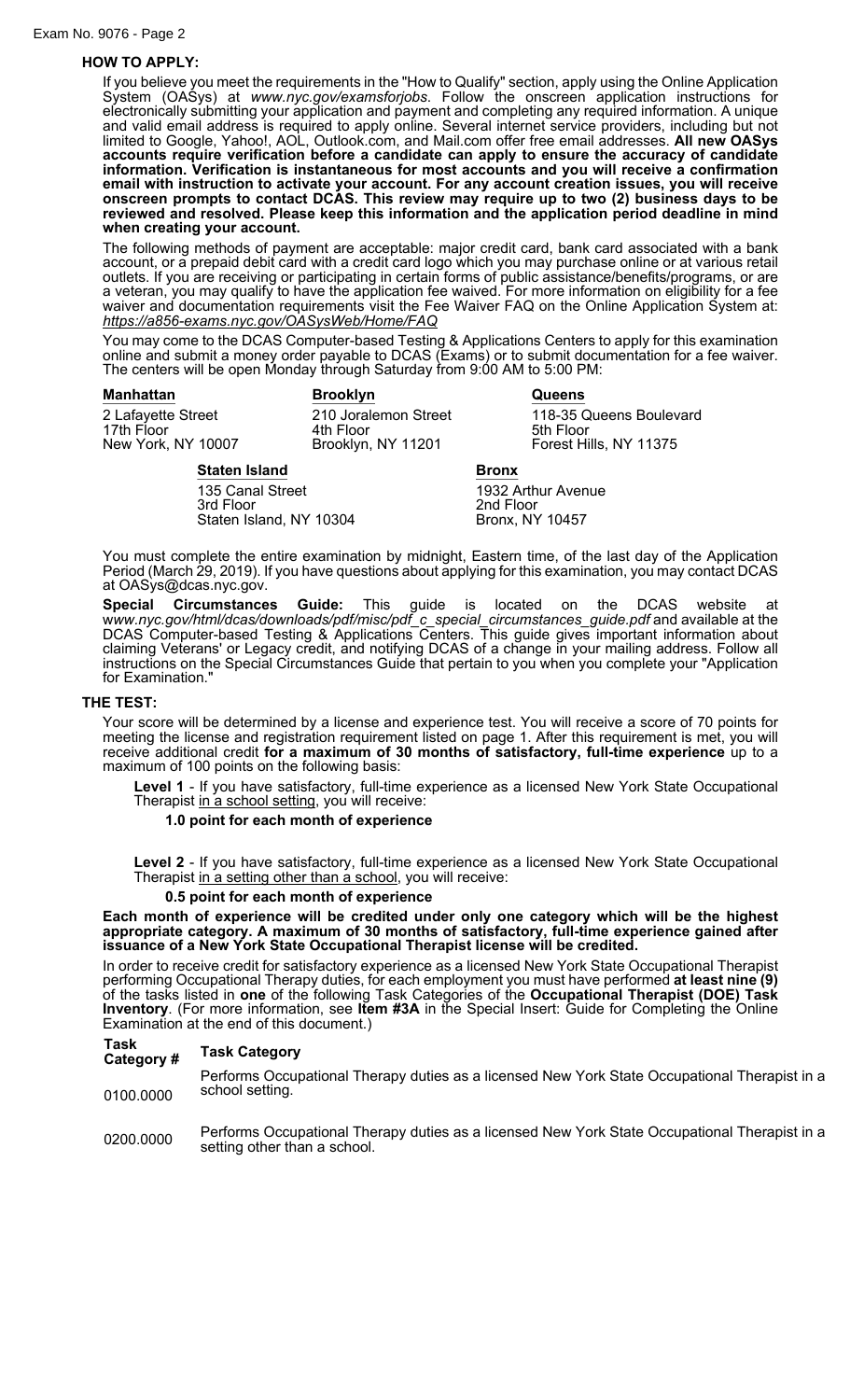The complete Occupational Therapist (DOE) Task Inventory is as follows:

**Occupational Therapist (DOE) Task Inventory**

|                        | Occupational Therapist (DOE) Task Inventory                                                                                                                                                            |
|------------------------|--------------------------------------------------------------------------------------------------------------------------------------------------------------------------------------------------------|
| 0100.0000              | Performs occupational therapy duties as a licensed New York State Occupational Therapist in<br>a school setting. (22 Tasks)                                                                            |
| 0100.0001              | Participates in evaluating special education students referred for occupational therapy. Services<br>are provided in accordance with students' individualized education program.                       |
| 0100.0002              | Develops individual treatment programs for the provision of occupational therapy.                                                                                                                      |
| 0100.0003              | Develops group treatment programs for the provision of occupational therapy.                                                                                                                           |
| 0100.0004              | Develops and presents occupational therapy-related activities to benefit students in their<br>educational environment.                                                                                 |
| 0100.0005              | Provides services to special education students referred for occupational therapy.<br>Services are provided in accordance with the students' individualized education programs.                        |
| 0100.0006              | Implements individual treatment programs for the provision of occupational therapy.                                                                                                                    |
| 0100.0007              | Implements group treatment programs for the provision of occupational therapy.                                                                                                                         |
| 0100.0008              | Reviews clinical records of students receiving occupational therapy for accuracy and<br>completeness.                                                                                                  |
| 0100.0009              | Maintains attendance and session notes for students receiving occupational therapy.                                                                                                                    |
| 0100.0010              | Maintains anecdotal records for students receiving occupational therapy.                                                                                                                               |
| 0100.0011              | Maintains reports for students receiving occupational therapy.                                                                                                                                         |
| 0100.0012              | Assists school personnel through individual consultations, with the formation of goals and<br>objectives related to students' individualized education programs.                                       |
| 0100.0013              | Participates in interdisciplinary conferences to discuss student progress.                                                                                                                             |
| 0100.0014              | Makes appropriate recommendations for occupational therapy programs                                                                                                                                    |
| 01.00.0015             | Consults with parents/guardians regarding treatment goals, specialized therapeutic equipment and<br>materials, and other suggestions to enhance the students' functional ability within the classroom. |
| 0100.0016              | Requests equipment and supplies necessary to carry out an occupational therapy program.                                                                                                                |
| 0100.0017              | Instructs teachers, paraprofessionals, parents and other staff in the use of adaptive equipment and<br>materials for classroom/school use.                                                             |
| 0100.0018              | Participates in observations of students demonstrating difficulty in participating in the school<br>environment in the areas related to occupational therapy.                                          |
| 0100.0019              | Contacts primary care facilities regarding students' medical issues and adaptive equipment needs,<br>relating to the continuity of services in school.                                                 |
| 0100.0020              | Designs, modifies and constructs adaptive equipment and materials for classroom/school use.                                                                                                            |
| 0100.0021              | Meets with the Department of Education Physician to facilitate the yearly visit to the school.                                                                                                         |
| 0100.0022              | Provides in-service training for school staff in areas under purview of school-based occupational<br>therapy, focusing on classroom/school use.                                                        |
| 0200.0000              | Performs occupational therapy duties as a licensed New York State Occupational Therapist in<br>a setting other than a school. (20 Tasks)                                                               |
| 0200.0001              | Participates in evaluating individuals referred for occupational therapy. Services are provided in<br>accordance with the individual's needs.                                                          |
| 0200.0002              | Develops individual treatment programs for the provision of occupational therapy.                                                                                                                      |
| 0200.0003              | Develops group treatment programs for the provision of occupational therapy.<br>Develops and presents occupational therapy-related activities to benefit individuals in their                          |
| 0200.0004              | environment.<br>Provides services to individuals referred for occupational therapy. Services are                                                                                                       |
| 0200.0005              | provided in accordance with the individual's needs.                                                                                                                                                    |
| 0200.0006<br>0200.0007 | Implements individual treatment programs for the provision of occupational therapy.<br>Implements group treatment programs for the provision of occupational therapy.                                  |
| 0200.0008              | Reviews clinical records of individuals receiving occupational therapy for accuracy and<br>completeness.                                                                                               |
| 0200.0009<br>0200.0010 | Maintains attendance and session notes for individuals receiving occupational therapy.<br>Maintains anecdotal records for individuals receiving occupational therapy.                                  |
| 0200.0011              | Maintains reports for individuals receiving occupational therapy.                                                                                                                                      |
| 0200.0012              | Assists personnel through individual consultations, with the formation of goals and objectives<br>related to an individual's needs.                                                                    |
| 0200.0013              | Participates in interdisciplinary conferences to discuss an individual's progress.                                                                                                                     |
| 0200.0014              | Makes appropriate recommendations for occupational therapy programs.<br>Consults with families regarding treatment goals, specialized therapeutic equipment and materials,                             |
| 0200.0015              | and other suggestions to enhance the individual's functional ability.                                                                                                                                  |
| 0200.0016<br>0200.0017 | Requests equipment and supplies necessary to carry out an occupational therapy program.<br>Instructs paraprofessionals, families and others in the use of adaptive equipment and materials.            |
| 0200.0018              | Participates in observations of individuals demonstrating difficulty in participating in their<br>environment in the areas related to occupational therapy.                                            |
| 0200.0019              | Contacts primary care facilities regarding an individuals' medical issues and adaptive equipment                                                                                                       |
| 0200.0020              | needs.<br>Designs, modifies and constructs adaptive equipment and materials.                                                                                                                           |
|                        |                                                                                                                                                                                                        |

You will receive a maximum of one month of experience credit for each month you worked. If you have any of the above experience on a part-time basis, it will be credited according to the equivalent percent of full-time experience. Each month of experience will be credited under only one category which will be the highest appropriate category.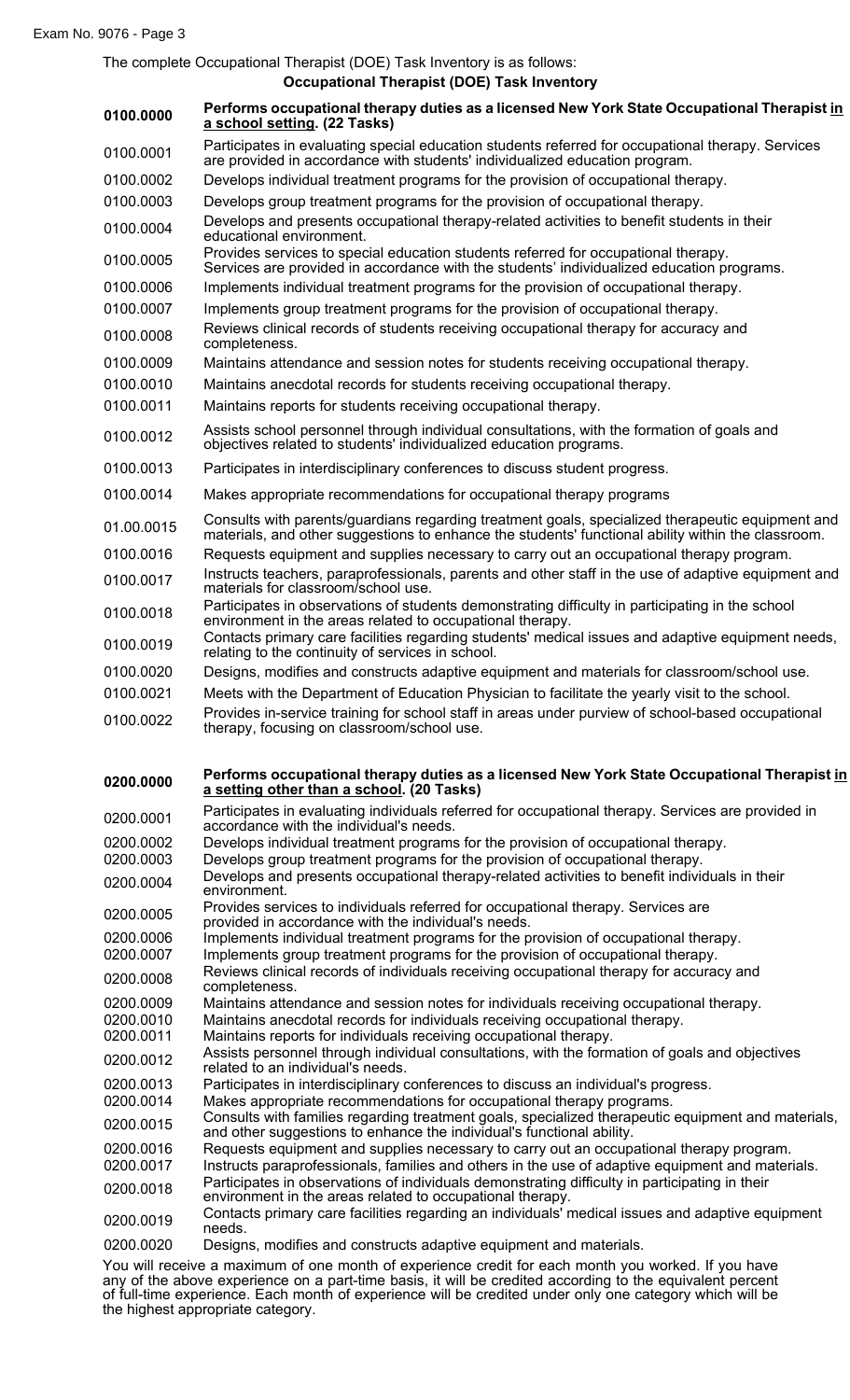**You have until midnight Eastern time on the last day of the Application Period (March 29, 2019) to clearly specify in detail all of your relevant license/registration and experience on your Online Education and Experience Test and submit it in the Online Application System (OASys). Once you submit your Online Education and Experience Test in OASys, you will not be permitted to submit new or additional information about your education and/or experience online**. Once your Online Education and Experience Test is final submitted, it will be rated based on the information your provided and saved. If you are currently employed by the City of New York, be sure to include information about your current job. If you have applied for a previous examination, do not assume information you provided on a previous Education and Experience Test has been saved. If you are found "Not Qualified," you will not be able to submit new or additional information about your license/registration and/or experience online.

You will not receive credit for a license/registration or experience which you obtain after the end of the Application Period.

Experience must be obtained by **the last day of the Application Period (March 29, 2019)**.

## **CHANGE OF MAILING ADDRESS, EMAIL ADDRESS, AND/OR TELEPHONE NUMBER:**

It is critical that you promptly notify DCAS of any change to your mailing address, email address and/or phone number. If we do not have your correct mailing address, email address and/or phone number, you will not receive information about your exam(s), consideration for appointment and/or important information that may require a response by a specified deadline. If you need to update your Mailing Address, Email Address, and/or Telephone Number, read below:

- City Employees update this information in NYCAPS Employee Service (ESS) at *www.nyc.gov/ess.*
- All Others update this information on your Profile page in the Online Application System (OASys) by logging into your OASys account and navigating to your Dashboard, then your Profile tab at *www.nyc.gov/examsforjobs.*
- Submit a written request in-person or by mail: DCAS, 1 Centre Street, 14th Floor, New York, NY 10007 or brought in person to the same address Monday through Friday from 9AM to 5PM. Your written request must include your full name, social security number, exam title(s), exam number(s), previous mailing and/or email address, and your new mailing and/or email address.

# **CHANGE OF NAME AND/OR SOCIAL SECURITY NUMBER:**

Use the Data Correction Form and follow all instructions for changing your name and/or social security number with DCAS. The following link will provide you with the DCAS Data Correction Form: *https://www1.nyc.gov/assets/dcas/downloads/pdf/employment/dp148a.pdf*.

## **THE TEST RESULTS:**

Immediately after you have submitted the examination online, you will be informed of the results. If you are found Qualified, you will receive a tentative score. At the time of establishment of the eligible list for this examination, your score will become final, your name will be placed in final score order on the eligible list and you will be given a list number. You will be notified by mail of your final test results. If you meet all requirements and conditions, you will be considered for appointment when your name is reached on the eligible list. Once a list has been established, it will typically remain active for four years. To learn more about the civil service system go to: *http://www.nyc.gov/html/dcas/html/work/civilservice\_1.shtml*.

# **ADDITIONAL INFORMATION:**

#### **Application Receipt:**

You will be emailed a receipt immediately after you have applied for the examination. If you do not receive this receipt, check the "Junk", "Trash", or "Spam" folder for the primary email linked to your Online Application System (OASys) account. If you are unable to locate the email, you can view a summary of the notification email to you on your OASys Dashboard, then Notifications. If you are still unable to find the email, please email DCAS via the Contact feature available in OASys with a description of the issue and include the Exam # and your Profile # located on your Profile page. While on your Profile page, check that the email addresses you provided are correct and/or updated.

#### **PENALTY FOR MISREPRESENTATION:**

Any intentional misrepresentation on the application or examination may result in disqualification, even after appointment, and may result in criminal prosecution.

# **Special Insert: Guide for Completing the Online Examination**

This online examination consists of the following sections:

Application, including the Notice of Examination, and payment of fee

Employment/Work Experience

Licenses, Certificates, and/or Registrations

Survey

There are detailed instructions online for each of these sections, so make sure that you read these instructions before you begin to fill out each section. In addition, the **Overview** and **Frequently Asked Questions (FAQs)**, which are accessible throughout the examination process, contain valuable information about the online examination process and civil service procedures governing examinations. This guide is a brief summary of some of the items found in these instructions.

**1**. **Prior to Applying for the Examination**: This examination requires all candidates to meet the License and Registration Requirement listed in the **How to Qualify** section beginning on page 1 of this Notice of Examination (NOE). All candidates must meet the following:

**License and Registration Requirement**: By the last day of the application period, you must have a valid license and current registration to practice as an Occupational Therapist in New York State. If you do not meet the License and Registration Requirement, you will be found **NOT QUALIFIED** and your application fee will not be refunded.